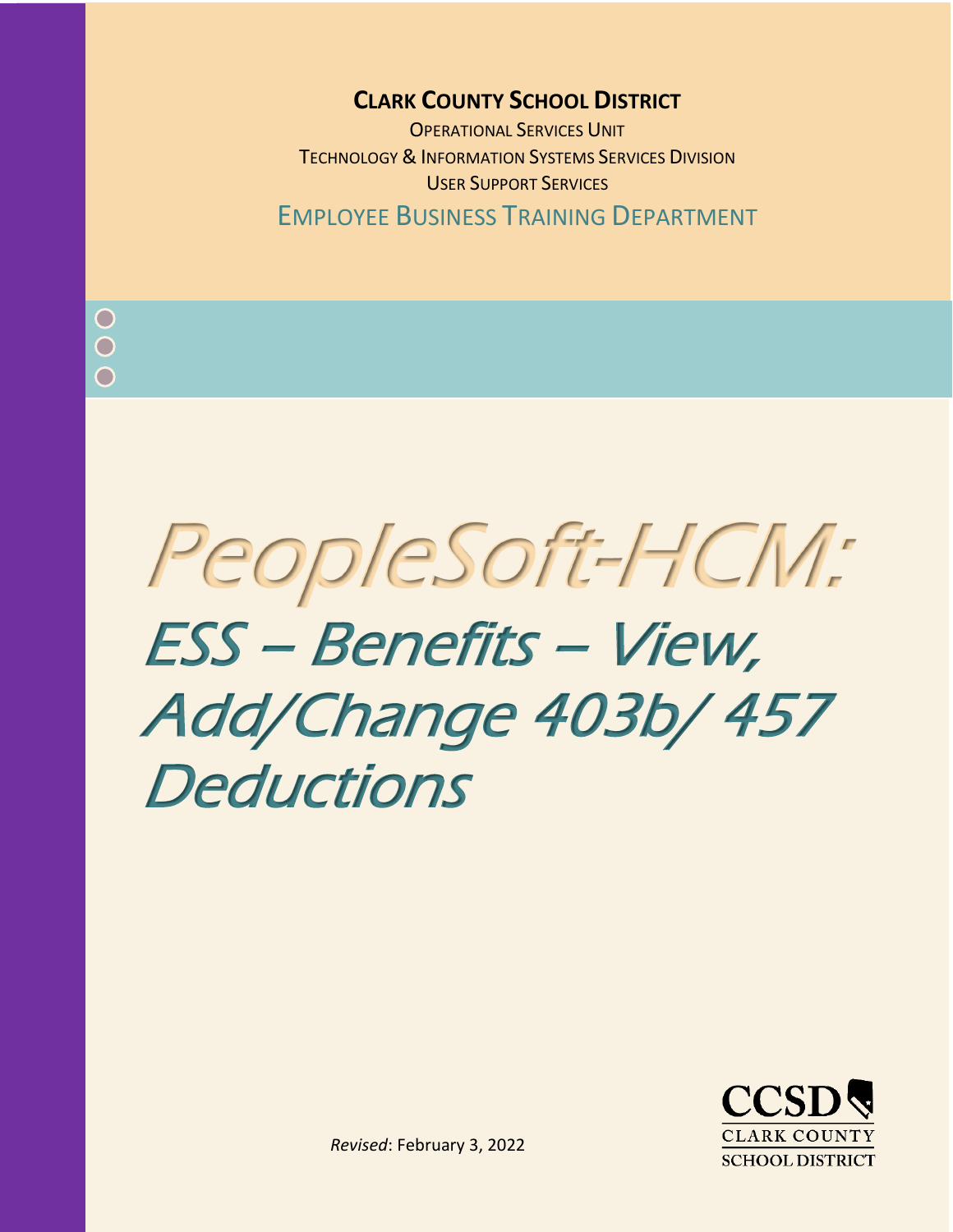## *View or Add/Change 403b and 457 Deductions*

In order to access Benefit Details, begin by logging in to: hcm.ccsd.net. From the home dashboard, select the Benefit Details tile.



## *New 403(b)/457 Deduction*

The **New 403(b)/457 Deduction** option allows employees to add new accounts and deduction amounts to their benefits. These plans are pre-tax contributions to individual retirement/ deferred compensation savings accounts.

After selecting the **Benefit Details** tile, click the **New 403(b)/457 Deduction** option from the left side panel to display the page.

- 1. The **Empl ID** (employee id number) will be displayed in this field.
- 2. Select the **Vendor Code** for the new 403(b)/457(b) plan by clicking on the magnifying glass.
- 3. Click the **Add** button.

[See graphic on next page]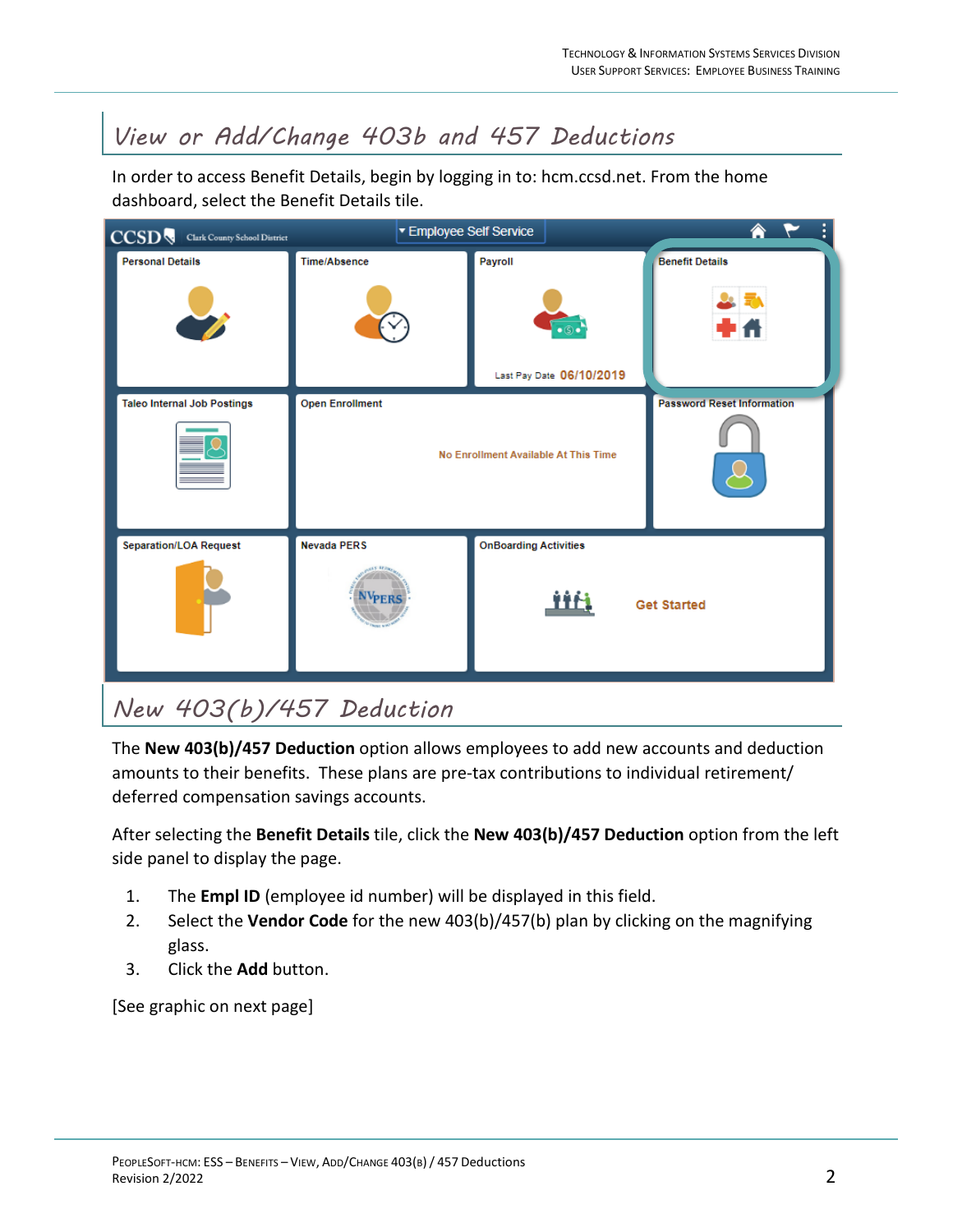| < Employee Self Service             |                                                  | <b>Benefit Details</b>               |  |      |
|-------------------------------------|--------------------------------------------------|--------------------------------------|--|------|
| <b>Benefits Summary</b>             |                                                  |                                      |  | Help |
| <b>Wi</b> Life Events               | New 403(b) / 457 Deduction                       |                                      |  |      |
| Dependent/Beneficiary Info          | Find an Existing Value<br><b>Add a New Value</b> |                                      |  |      |
| Benefits Enrollment                 | Empl ID 315175                                   |                                      |  |      |
| <b>Benefit Statements</b>           | $\overline{2}$<br><b>Vendor Code</b><br>Q        | <b>NOTE:</b> A 403(b) or 457 account |  |      |
| Affordable Care Act<br>$\checkmark$ |                                                  | must be established with the vendor  |  |      |
| U New 403(b) / 457 Deduction        | Add<br>3                                         | prior to using this tool option.     |  |      |
| Changes 403(b) / 457 Deduction      |                                                  |                                      |  |      |
| Warrant & Benefits Designation      | Find an Existing Value<br>Add a New Value        |                                      |  |      |

- 4. If the employee will be contributing an **Amount** instead of a percentage, enter the amount in this field.
- 5. If the employee will be contributing a percentage of their pay, enter the **Percentage** in this field.
- 6. Select the date the deduction should start in the **beginning** field. *Please note: When completing this form, the information indicates the dates of the pay period (not the pay date) to apply the new deduction.*
- 7. Click the **Submit** button. The authentication page will be displayed.

| < Employee Self Service        | <b>Benefit Details</b>                                                                                                                                                                                                                                                                                                                                                                                                                                                     |  |  |      |  |  |
|--------------------------------|----------------------------------------------------------------------------------------------------------------------------------------------------------------------------------------------------------------------------------------------------------------------------------------------------------------------------------------------------------------------------------------------------------------------------------------------------------------------------|--|--|------|--|--|
| <b>LE</b> Benefits Summary     | New 403(b) / 457 Deduction                                                                                                                                                                                                                                                                                                                                                                                                                                                 |  |  | Help |  |  |
| <b>Will Life Events</b>        |                                                                                                                                                                                                                                                                                                                                                                                                                                                                            |  |  |      |  |  |
| Dependent/Beneficiary Info     | Vendor Code 182<br>403(b) Horace Mann<br>Status Pending                                                                                                                                                                                                                                                                                                                                                                                                                    |  |  |      |  |  |
| <b>Benefits Enrollment</b>     | Please ensure that the account is OPENED with the vendor that you selected. If your account is NOT opened do not begin contributions until you have established<br>vour account.<br>4<br>With respect to s<br>bered by the Employee he<br>Employer and the Employee he<br>the Employee's compensation for such services shall be<br>6                                                                                                                                      |  |  |      |  |  |
| <b>Benefit Statements</b>      | reduced by:                                                                                                                                                                                                                                                                                                                                                                                                                                                                |  |  |      |  |  |
| m Affordable Care Act          | Q<br>per pay, beginning<br>Or Percentage<br><b>S Amount</b>                                                                                                                                                                                                                                                                                                                                                                                                                |  |  |      |  |  |
| W New 403(b) / 457 Deduction   | The amount elected above shall result in a total ANNUAL REDUCTION not to exceed the maximum allowable contribution calculation as stated below. The Employer<br>agrees that it will remit the amount of such reduction for the 403(b) Tax Sheltered Annulty or 403(b)(7) custodial account offered by the Company listed above.<br>Calendar year contributions exceeding \$15000 require qualification for the Service-based catch-up or age 50+ during the calendar year. |  |  |      |  |  |
| Changes 403(b) / 457 Deduction |                                                                                                                                                                                                                                                                                                                                                                                                                                                                            |  |  |      |  |  |
| Warrant & Benefits Designation | This Agreement shall be legally binding and irrevocable with respect to amounts earned while the Agreement is in effect, and any termination of this Agreement shall<br>be effective only with respect to amounts not yet earned at the time of said termination. It is provided that this reduction does not exceed the employee's maximum<br>allowable contribution under Section 403(b), 402(q), or the limitation of Section 415 of the Internal Revenue Code.         |  |  |      |  |  |
|                                | It is understood that the amount specified will be forwarded to the Company listed above, provided that the employee has sufficient earnings to accommodate the<br>requested reduction.                                                                                                                                                                                                                                                                                    |  |  |      |  |  |
|                                | I hereby authorize my Employer to reduce or suspend any contributions established by this agreement, if in its opinion, the total annual contributions would exceed my<br>Maximum Allowable Contribution in any calendar year.                                                                                                                                                                                                                                             |  |  |      |  |  |
|                                | The Employee is responsible for the accuracy of the excludable amounts stated in this Agreement. Any overstatement of the amounts excludable as a salary reduction<br>In this agreement, or any other violation of the requirement of Section 403(b) could result in additional taxes, interest, and penalties to the Employee.                                                                                                                                            |  |  |      |  |  |
|                                | It is the intent of the parties that the non-forfeitable retirement deferred annuity or custodial contract pursuant to this Agreement shall shall qualify for the Federal<br>Income tax benefits provided for in Section 403(b) of the Internal Revenue Code of 1986, as amended.                                                                                                                                                                                          |  |  |      |  |  |
|                                | This Agreement may be terminated by either the Employer or Employee as applicable.<br>By clicking on the "Submit" button you agree to the terms above.                                                                                                                                                                                                                                                                                                                     |  |  |      |  |  |
|                                |                                                                                                                                                                                                                                                                                                                                                                                                                                                                            |  |  |      |  |  |
|                                | By clicking on the "Submit" button you agree to the terms above.<br><b>Submit</b><br>7                                                                                                                                                                                                                                                                                                                                                                                     |  |  |      |  |  |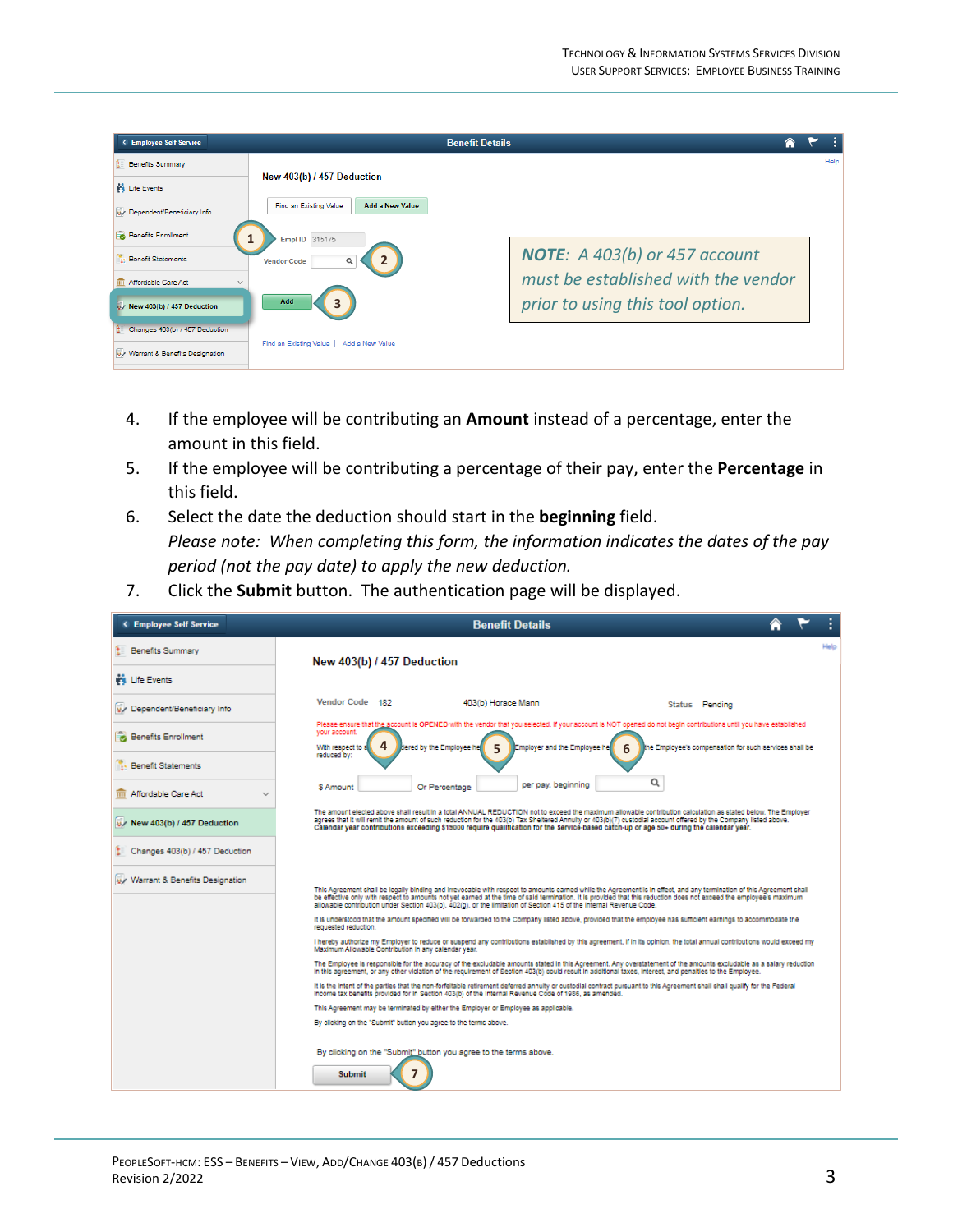- 8. For the passcode, enter the employee's Birth Year and the Last 4 digits of their social security number.
- 9. Click the **OK** button.

| Authentication                                                           | × |
|--------------------------------------------------------------------------|---|
| Verify Identity                                                          |   |
| By entering your password you are electronically approving this page.    |   |
|                                                                          |   |
| <b>User ID</b><br>M CERT1A<br>(Birth Year + Last 4 SSN)<br>8<br>Passcode |   |
| <b>OK</b><br><b>Cancel</b><br>9                                          |   |

## *Changes to 403(b)/457 Deduction*

The **Changes 403(b) / 457 Deduction** option gives employees the ability to adjust the voluntary benefit deduction amounts for 403(b) and/or 457 accounts. Any current accounts will be listed with the option to edit the existing information. Such changes can include amounts or percentages to be deducted, and when these changes should take effect.

After selecting the **Benefit Details** tile, click the **Changes 403(b)/457 Deduction** option from the left side panel to display the page.

1. In this example, the **403(b) Aspire** contribution amount is changing from **\$160** to **\$200**. Click the **Edit** button. The following page will be displayed.

| <b>4 Employee Self Service</b>        |                                                                                              |                   |                  | <b>Benefit Details</b> |                  |                    |                     | 侖    |              |  |
|---------------------------------------|----------------------------------------------------------------------------------------------|-------------------|------------------|------------------------|------------------|--------------------|---------------------|------|--------------|--|
| <b>Benefits Summary</b><br>Œ.         | <b>Voluntary Benefit Deductions</b>                                                          |                   |                  |                        |                  |                    |                     |      |              |  |
| <b>PS</b> Life Events                 | Smith, Jane                                                                                  |                   |                  |                        |                  |                    |                     |      |              |  |
| Dependent/Beneficiary Info            | <b>ENGLISH</b><br>Review/Update your voluntary benefit deductions                            |                   |                  |                        |                  |                    |                     |      |              |  |
| Benefits Enrollment                   | ΞŢ<br>$\rightarrow$<br>$\alpha$<br>$\mathbb{R}$<br>1-1 of 1 $\overline{v}$<br>$\,$<br>$\sim$ |                   |                  |                        |                  |                    |                     |      |              |  |
| <b>Benefit Statements</b>             | <b>Deduction</b>                                                                             | <b>Start Date</b> | <b>Stop Date</b> | <b>Status</b>          | <b>Deduction</b> | <b>Goal Amount</b> | <b>Goal Balance</b> |      | Edit         |  |
| m Affordable Care Act<br>$\checkmark$ | 403(b) Aspire 05/12/2019                                                                     |                   |                  | Currently              | \$160            | \$0.00             |                     | 0.00 | Edit         |  |
| W New 403(b) / 457 Deduction          |                                                                                              |                   |                  |                        |                  |                    |                     |      | $\mathbf{1}$ |  |
| Changes 403(b) / 457 Deduction        |                                                                                              |                   |                  |                        |                  |                    |                     |      |              |  |
| Warrant & Benefits Designation        |                                                                                              |                   |                  |                        |                  |                    |                     |      |              |  |

[See graphic on next page]

- 2. For this example, a **Flat Amount** was selected.
- 3. Enter an amount to be withheld.